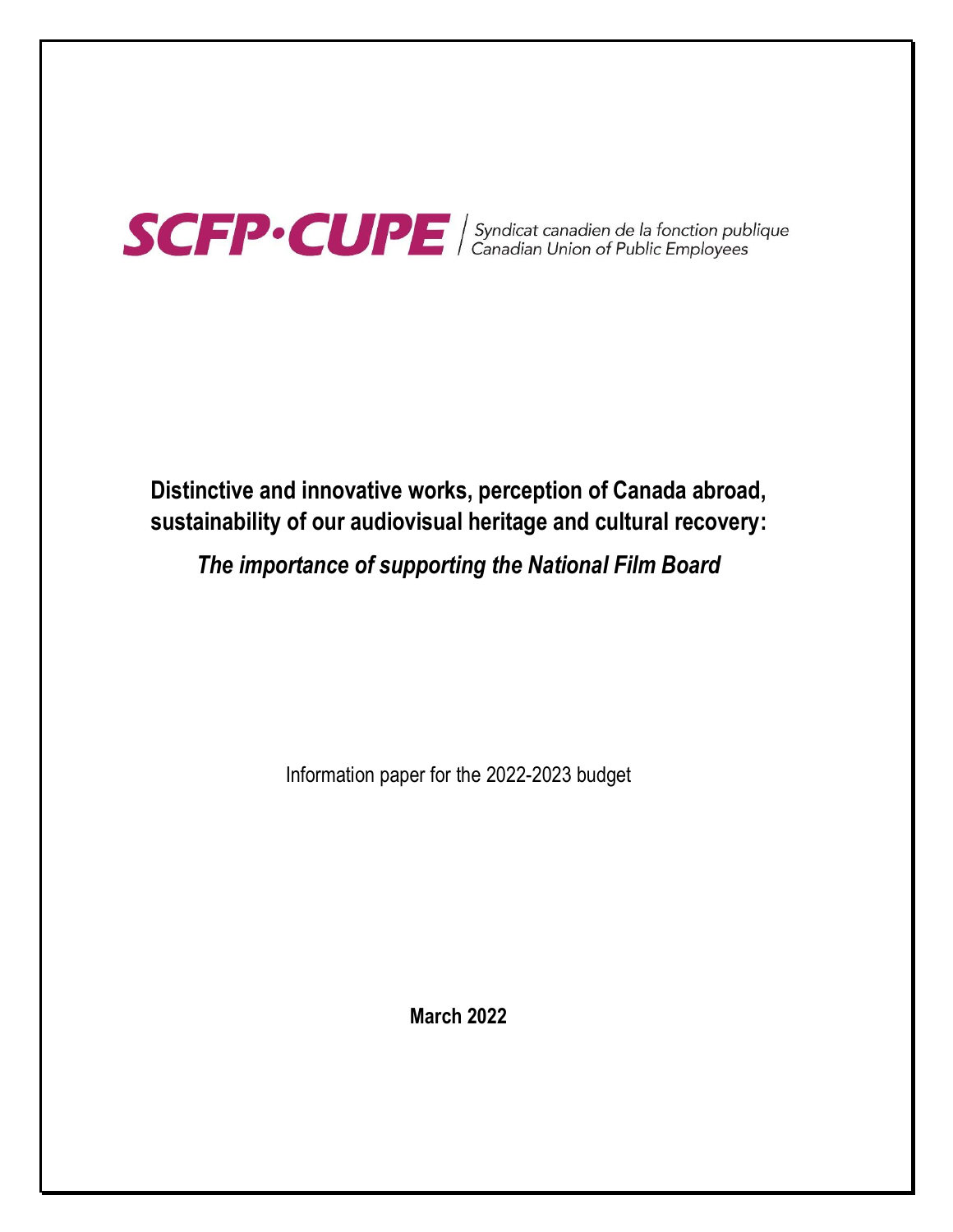# **Table of Contents**

| 2. |  |
|----|--|
|    |  |
|    |  |
|    |  |
|    |  |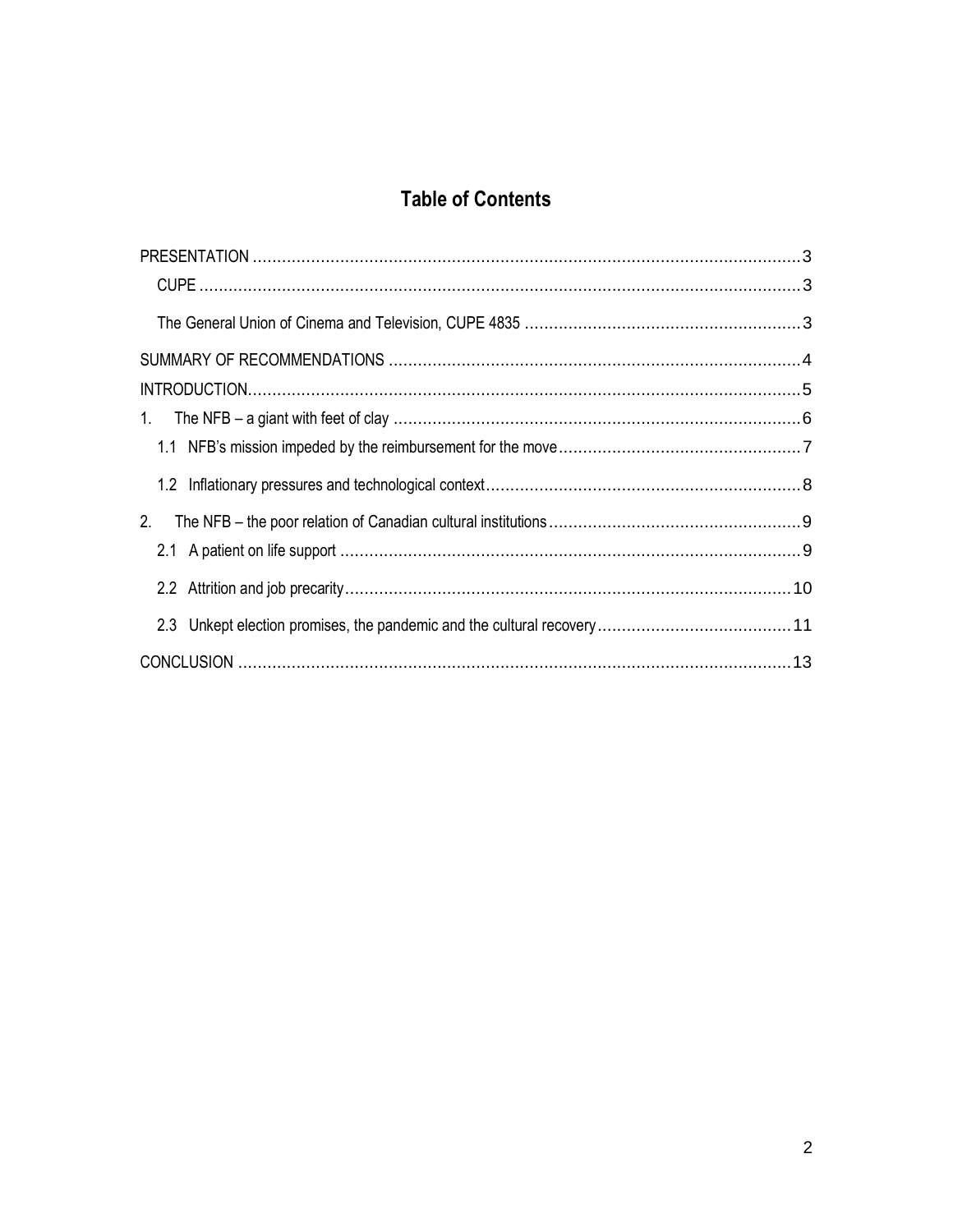# <span id="page-2-0"></span>**PRESENTATION**

#### <span id="page-2-1"></span>**CUPE**

The Canadian Union of Public Employees (CUPE) is the largest Canadian union.

It has 700,000 members all over Canada and represents workers in health, education, municipalities, libraries, universities, social services, public services, transportation, emergency services, airline and communications, including approximately one half of National Film Board (hereinafter the NFB or the Board) employees.

### <span id="page-2-2"></span>**The General Union of Cinema and Television, CUPE 4835**

The General Union of Cinema and Television represents some 200 active members from coast to coast, mainly at the Montreal head office but also at production facilities in Vancouver, Edmonton, Toronto, Moncton and Halifax, and at satellite offices in St. John's and Winnipeg.

They are workers who support creators who are behind documentary, animation and interactive works of the NFB. Their expertise and their constant perseverance and devotion contribute to the renewal of the NFB's international renown thanks to the research and development of new narration technologies and distribution methods that enable the institution to be on the cutting-edge. They handle the conservation, restoration and development of the unique Canadian audiovisual memory, while conscientiously and rigorously ensuring the logistics and administration of all NFB activities.

Due to chronic underfunding, members of CUPE 4835 are shouldering more than ever the crucial role played by the NFB in innovation in both the production and the distribution of works reflecting Canadian culture and values.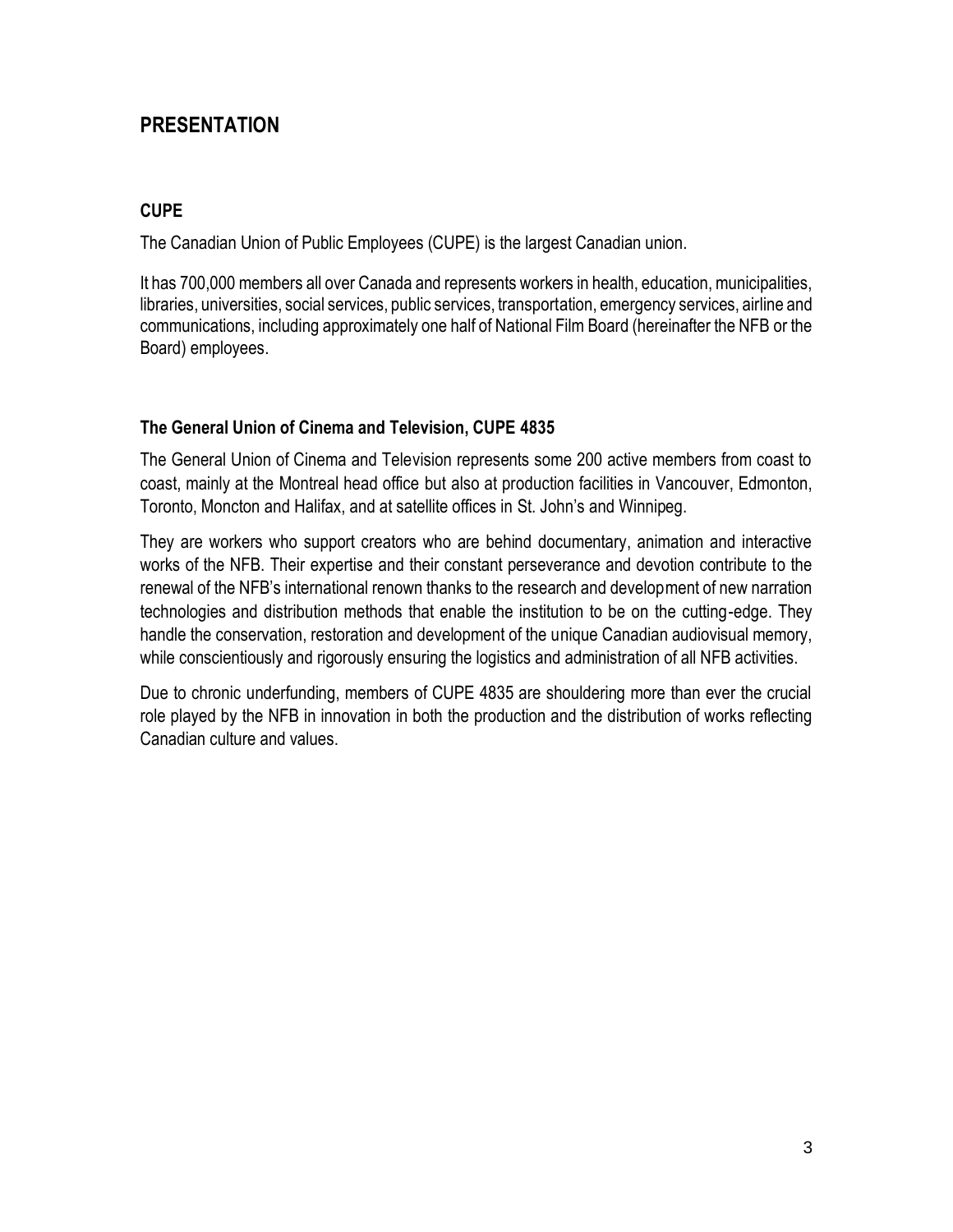# <span id="page-3-0"></span>**SUMMARY OF RECOMMENDATIONS**

### **Recommendation 1**

That the Government of Canada increase the parliamentary authorities of the National Film Board (\$65.6 million in 2021-2022) by at least \$10 million a year starting with fiscal year 2022-2023.

That this increase be granted for at least five years and that it be indexed to the cost of living to give more stability and predictability to our public producer, its artisans and creators it supports.

### **Recommendation 2**

That the Government of Canada absorb the forthcoming reimbursements of the funds issued to the National Film Board for the move of its head office.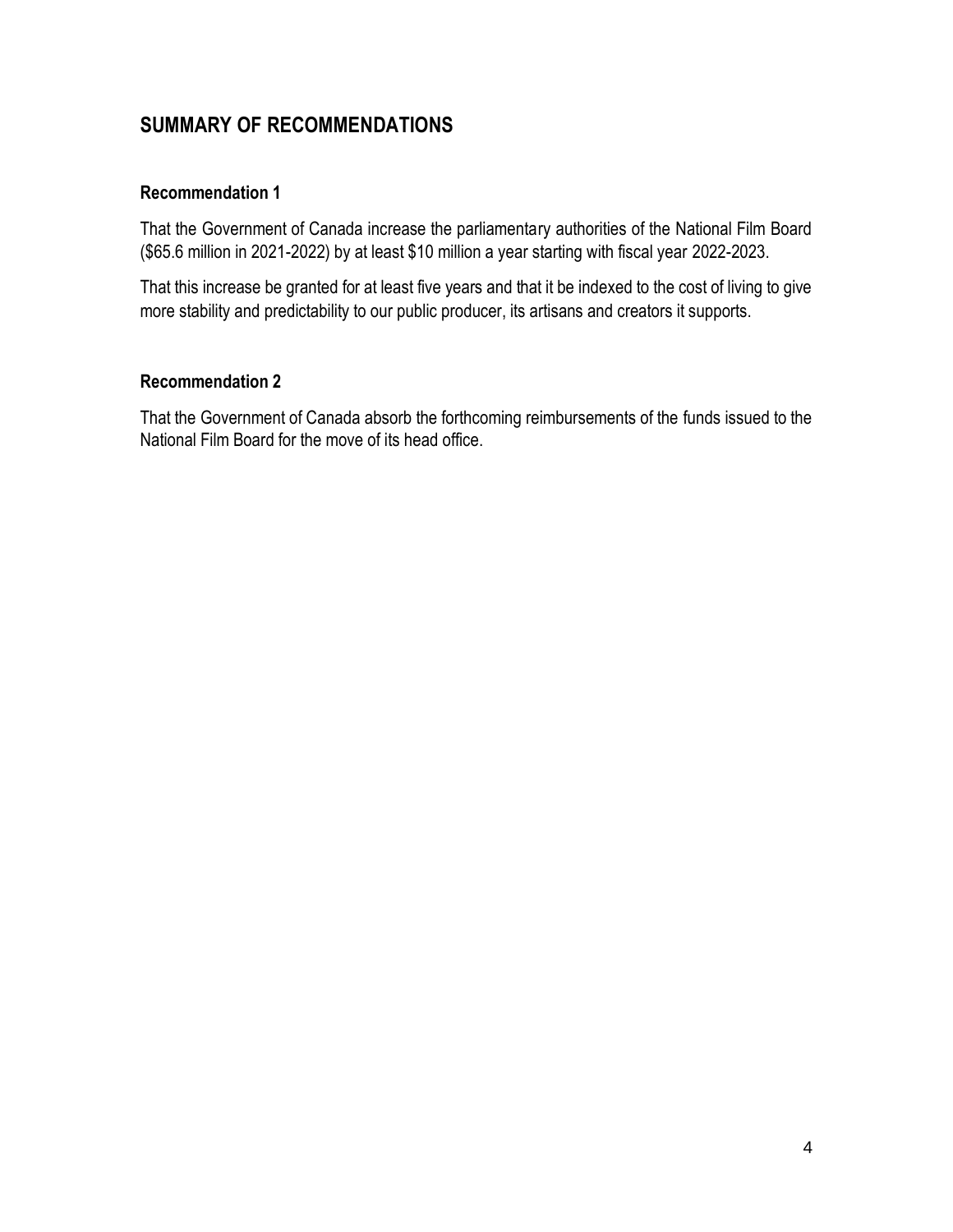# <span id="page-4-0"></span>**INTRODUCTION**

As a film producer and distributor of audiovisual works, the National Film Board is an exceptional creation laboratory which, since 1939, has been presenting a Canadian view of the world through documentaries, animations and, more recently, interactive works:

"The National Film Board's mandate is to create relevant and innovative audiovisual content that interprets Canada and its diversity to Canadians and people around the world<sup>1</sup> ."

The Board's mandate also requires it to make its production accessible to the greatest number, via various technological platforms, and to interact with audiences in addition to conserving more than 13,000 titles that are part of Canada's cultural heritage<sup>2</sup> .

The NFB has been promoting Canada and Canadian values internationally more than ever. The number of its creations viewed world-wide has risen five-fold since 2001 from 15 million to close to 73 million in 2018-2019, a trend that has been sustained<sup>3</sup>. This performance was made possible thanks to digitization and the Internet distribution efforts made by the Board, which has seen the number of interactions with audiences increase from year to year (17 million in 2021<sup>4</sup> ).

During the confinements of 2020 and 2021, the NFB helped entertain Canadians and provided educative digital materials to parents and teachers all over the country. Its works, which reflect the evolution of all Canadian communities, reach out to all Canadian communities, build bridges between them and provide a voice to those who are not heard.

The NFB's role is more relevant than ever at a time of world upheaval and polarized debate, but its public finding is both unstable and insufficient. This information paper shows that the Board has witnessed an erosion of its budgetary capacity over the past 20 years due to declining value of its parliamentary authorities, its rising expenses due to an ever-evolving technological environment and the higher cost of distributing its works. Starting in 2018-2019, \$1.2 million has been lopped off its budget each year and returned to the government to reimburse it for the costs of moving its head office, an arrangement that will continue until 2029-2030. This jeopardizes the Board's ability to create and conserve<sup>5</sup>, not to mention the jobs of CUPE members.

<sup>1</sup> NFB, *2021-2022 Departmental Plan*, p. 7.

<sup>2</sup> *Ibidem*, p. 14.

<sup>3</sup> Government of Canada, *2020-2021 Departmental Results Report*.

<sup>4</sup> *Idem*.

<sup>5</sup> "The Act respecting the cinema entrusts the National Film Board with a mandate to conserve a rich collection of 13,000 titles for the purpose of "… preserving these works for the enjoyment of Canadians and people around the world, both today and in the future.": *2021-2022 Departmental Plan,* p. 14.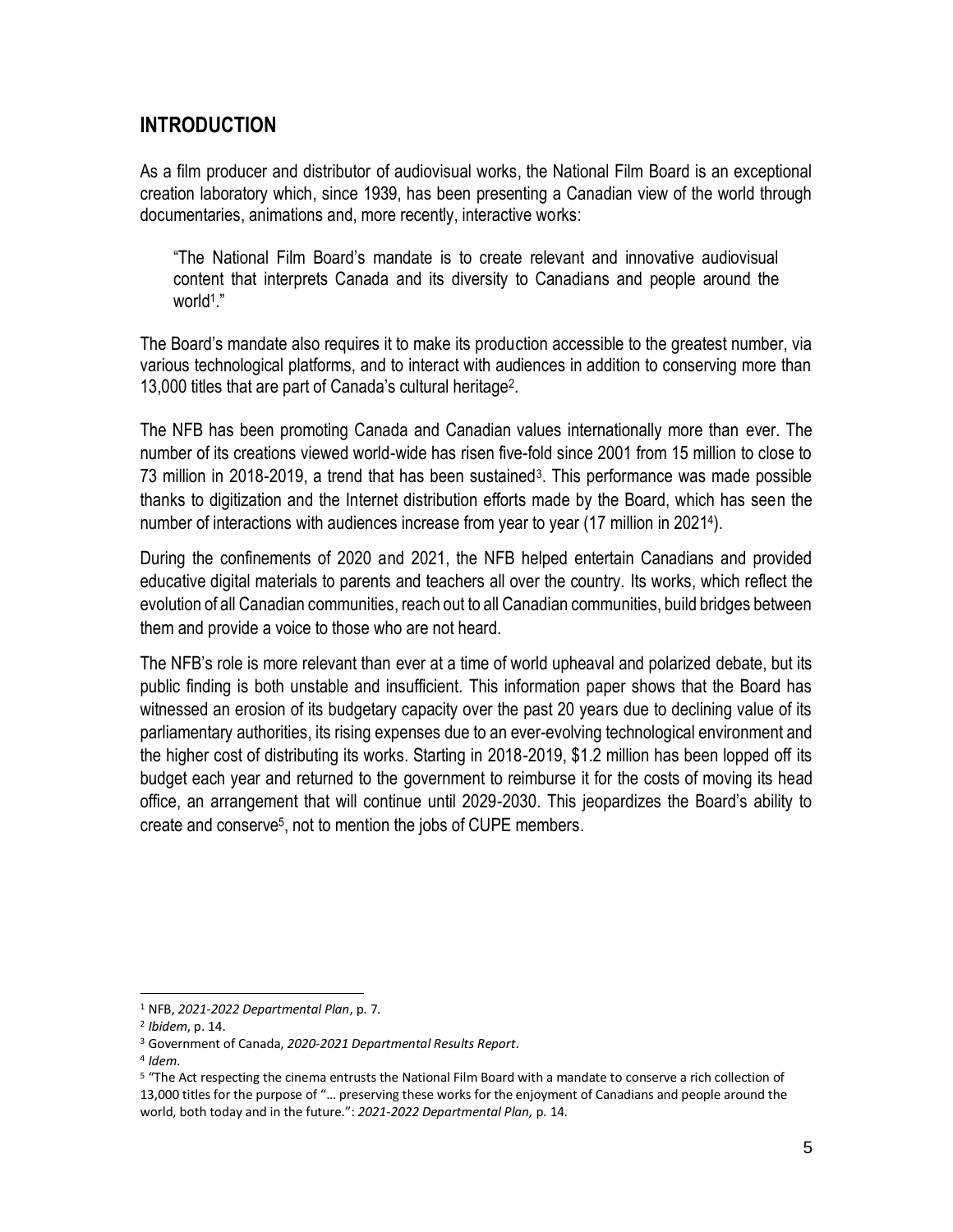# <span id="page-5-0"></span>**1. The NFB – a giant with feet of clay**

Canadians have bestowed praise on the NFB, an institution that has earned numerous honours over time thanks to innovation and the unparalleled services it provides to talented creators. Over the past 80 years, NFB works have won :

"… more than 7,000 awards, including 4 Palmes d'or, 12 Oscars, 21 Webby Awards, 26 Gala Québec Cinéma awards, and over 525 Academy of Canadian Cinema & Television Awards, including 27 Canadian Screen Awards<sup>6</sup>."

The NFB has been participating more actively in the reconciliation process with the First Nations thanks to the long-term bond of trust that has been established and enables it to support the creation of Indigenous stories through financial and technical contributions and mentoring. It has also positioned itself as a vector of diversity, inclusion and equity through various initiatives aimed at fighting systemic racism and making more room for underrepresented groups, including women.

In spite of all the positive repercussions of its works and the social objectives it has set in keeping with Canadian values, the NFB's parliamentary authorities have apparently been levelling off for 20 years, except for a drop in 2004-2005 and for the period when it was moving its head office to downtown Montreal from 2017 to 2020.



### **GRAPH 1 – NFB's total parliamentary authorities**

Source: *Public Accounts of Canada, Volume II – Details of Expenses and Revenues* for 2015-2016 to 2021-2022, *Appropriation Acts no. 2 and no. 4 for* 2021-2022.

<sup>&</sup>lt;sup>6</sup> Government of Canada, *Key Moments in NFB History*: [https://www.canada.ca/en/national-film](https://www.canada.ca/en/national-film-board/corporate/about/history.html)[board/corporate/about/history.html](https://www.canada.ca/en/national-film-board/corporate/about/history.html)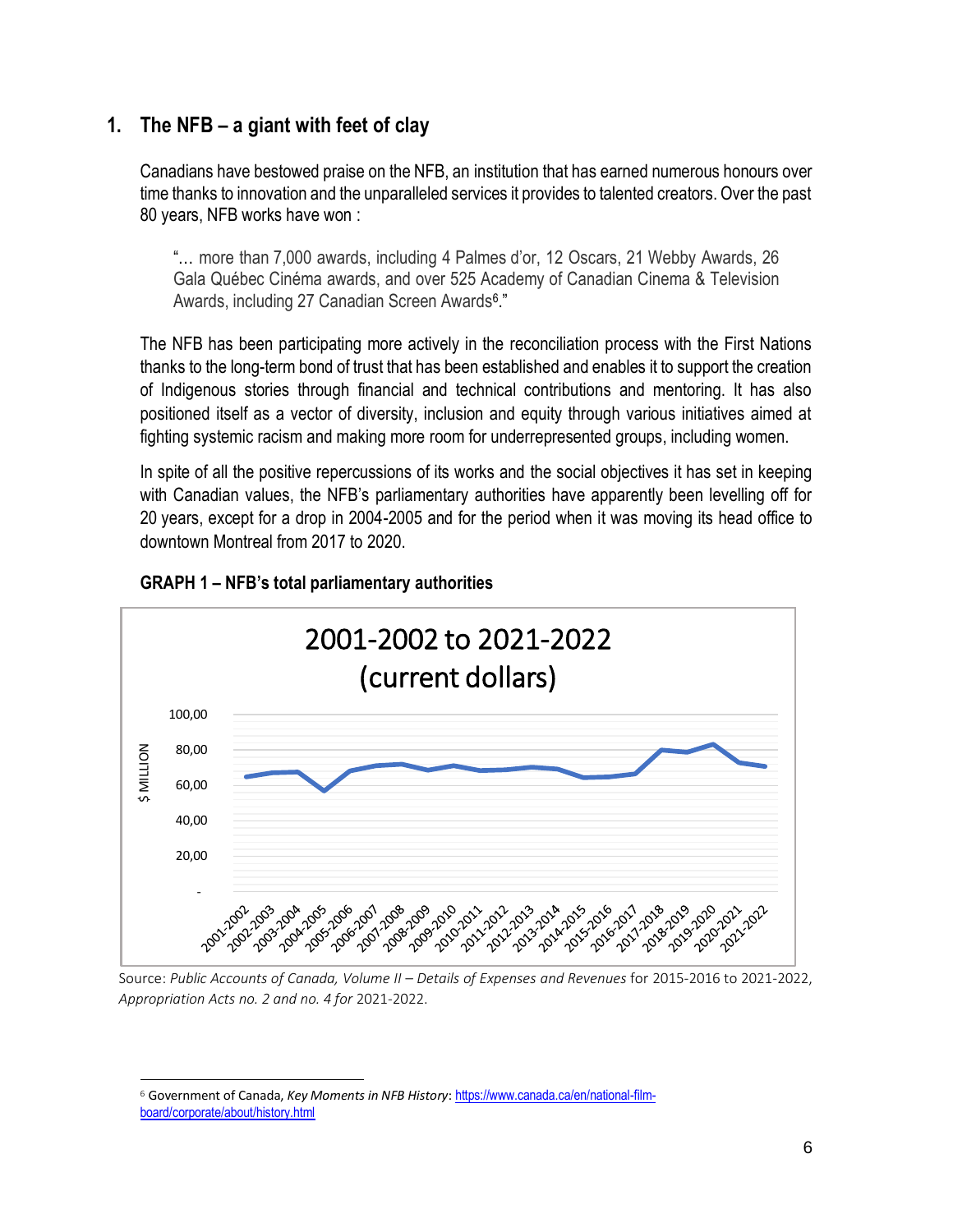This relative stability masks a significant decline in purchasing power attributable to it having to reimburse the costs of moving its Montreal head office, which has cut into its revenues, inflation and the need to make advances in the technologies it uses to maintain its position as a leader of innovation and experimentation.

## <span id="page-6-0"></span>**1.1 NFB's mission impeded by the reimbursement for the move**

In 2019-2020, the NFB left the obsolete Côte-de-Liesse building bordering Highway 40 to set up its head offices in the heart of the Quartier des spectacles in downtown Montreal. This decision was further to a 1996 recommendation to bring it closer to its partners and the public<sup>7</sup>. At the same time, it moved the vaults holding its collection in the Montreal borough of St. Laurent.

The government put up \$14.4 million over five years to the Board to cover the move (2016-2017 to 2020-2021). However, this was a cash advance that the NFB has had to repay since 2018 by drawing \$1.2 million from its meager parliamentary authorities each year through 2029-2030. This will reduce by the same amount the funding available to produce and distribute documentaries, animations and interactive works.

### **GRAPH 2 – NFB parliamentary authorities after deductions of funding earmarked for the head office move and the reimbursement**



Source: *Public Accounts of Canada, Volume II – Details of Expenses and Revenues* for 2015-2016 to 2021- 2022, *Appropriation Acts no. 2 and no. 4 for* 2021-2022, NFB, *2021-2022 Departmental Plan*

<sup>7</sup> Caroline Montpetit, *NFB: de la propagande à la révolution numérique*, Le Devoir, September 27, 2018: <https://www.ledevoir.com/culture/cinema/537702/onf-du-film-de-propagande-au-cinema-d-animation> (in French only).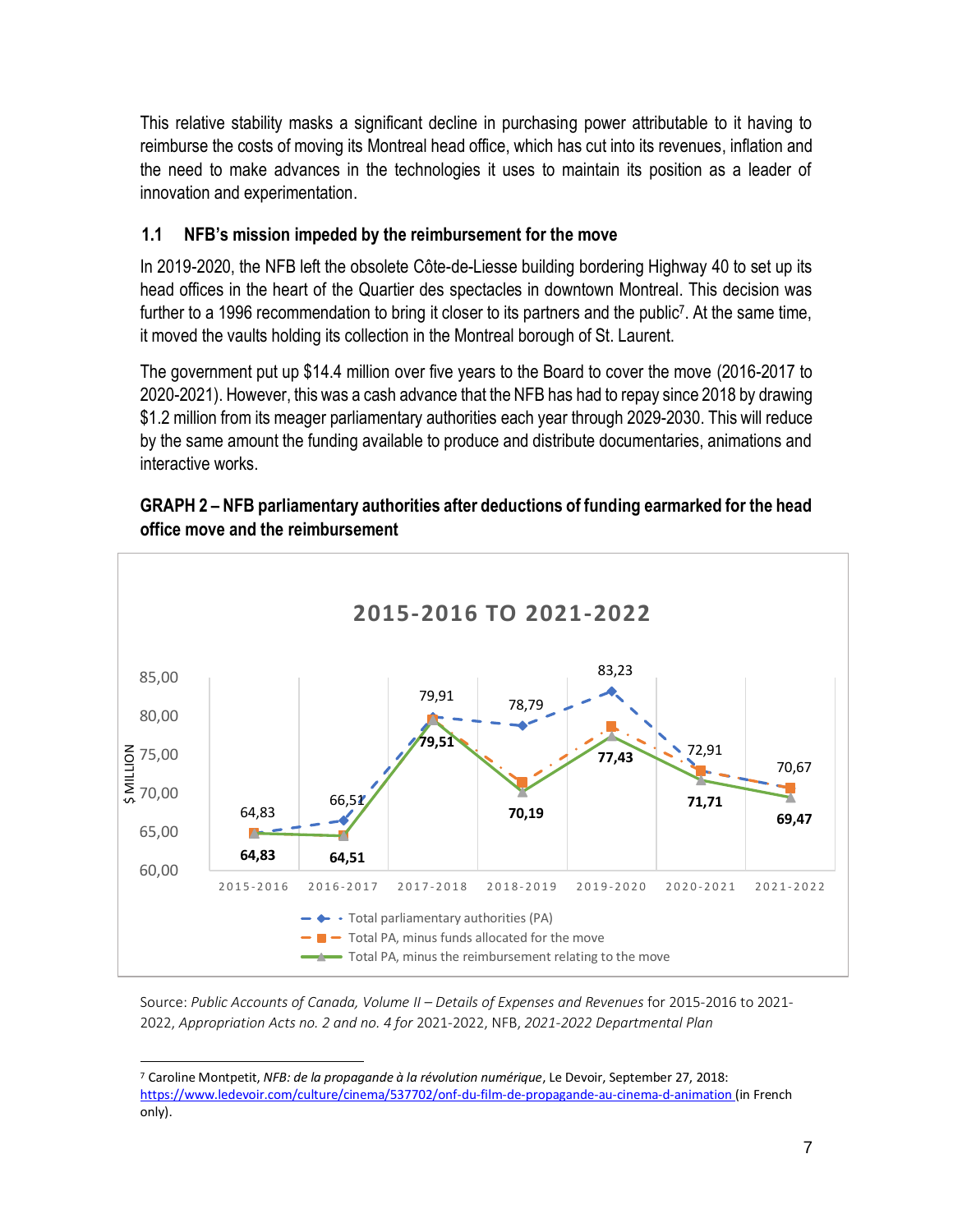### <span id="page-7-0"></span>**1.2 Inflationary pressures and technological context**

With respect to the reimbursement of the move-related expenses, one must take into account the fact that the parliamentary authorities are not indexed to the cost of living, which gradually reduces the funds available for its essential responsibilities (creation and distribution). A conversion of public financing allocated to the NFB (the orange curve) in constant dollars (blue bars) shows that there has been an actual decline in the purchasing power of the NFB in the past 20 years.



#### **GRAPH 3 – NFB – A comparison of parliamentary authorities: current dollars vs. constant dollars (after deductions of funding earmarked for the head office move and its reimbursement)**

Source : *Public Accounts of Canada, Volume II – Details of Expenses and Revenues* for 2015-2016 to 2021-2022, *Appropriation Acts no. 2 and no. 4 for* 2021-2022, NFB, *2021-2022 Departmental Plan*, p. 25 and Statistics Canada, CPI, annual average, not seasonally adjusted: [https://www150.statcan.gc.ca/t1/tbl1/en/tv.action?pid=1810000501&request\\_locale=en](https://www150.statcan.gc.ca/t1/tbl1/en/tv.action?pid=1810000501&request_locale=en).

> The NFB's annual parliamentary authorities are currently at their lowest point in the past 20 years once inflation has been taken into account. Between 2001-2022 and 2021-2022, their value in constant dollars has dipped from \$77.1 million to \$57.1 million, a \$20 million drop representing more than a quarter of the government funding available to the NFB. This clearly shows that the \$18.5 million investment made since 2016 (see table 1 on page 12) was insufficient.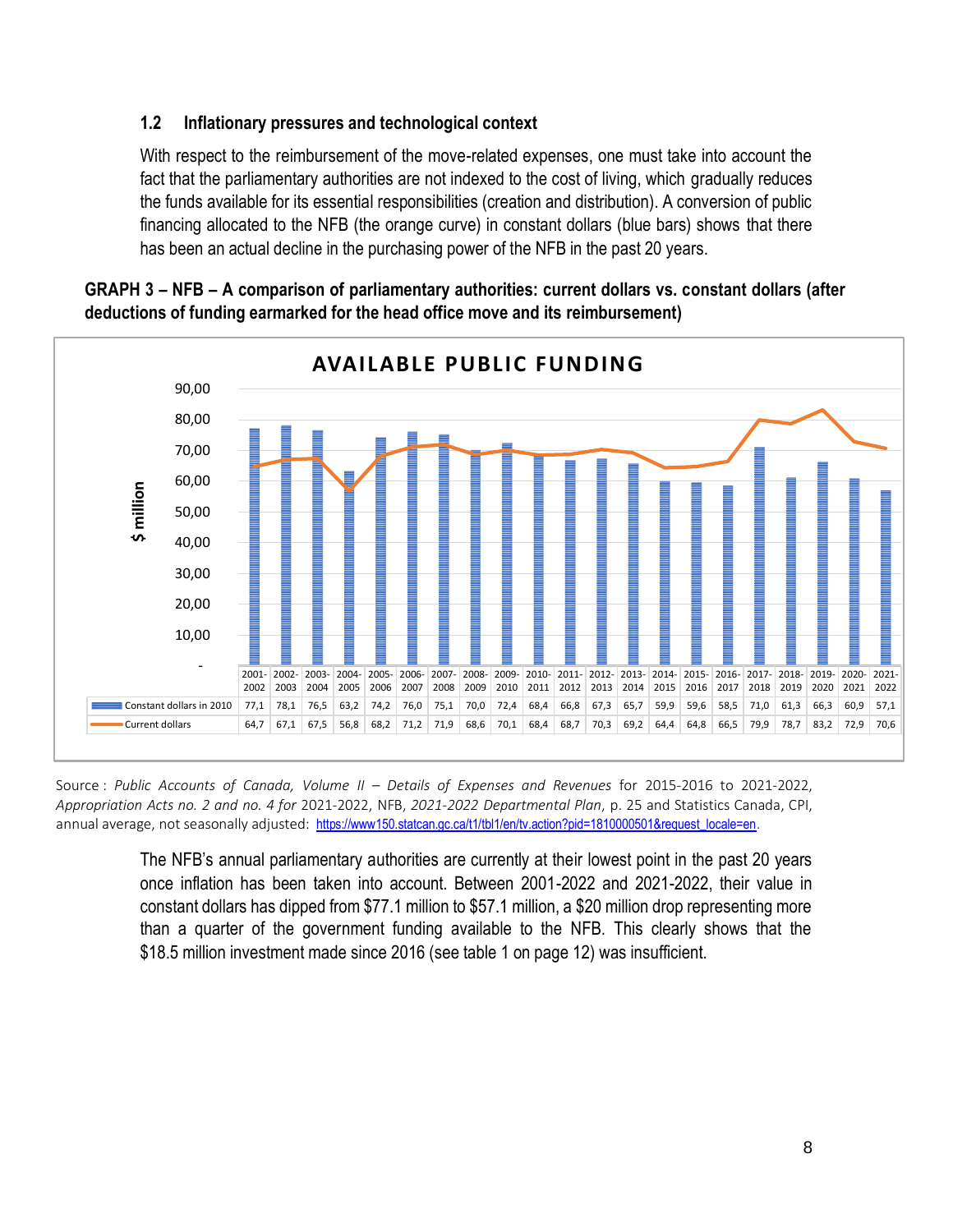Without a substantial increase in the 2022-2023 budget, the NFB's parliamentary authorities will continue to lose value and even get worse given the significant inflationary pressures currently being felt in Canada<sup>8</sup> .

# <span id="page-8-0"></span>**2. The NFB – the poor relation of Canadian cultural institutions**

The anemic funding of the NFB has had and will continue to have major repercussions on its ability to fulfill its mission, retain its staff and acquire the equipment necessary to produce distinctive works in an ever-evolving technological environment.

## <span id="page-8-1"></span>**2.1 A patient on life support**

In spite of impressive results that contribute to our pride and Canada's positive image around the world, the NFB is on life support. Back as far as 2008, the Board was worried about its financial situation as evidenced by the following statement made in its strategic plan:

"Faced with the constant erosion of its purchasing power, the organization sees that its ability to come up with productions relevant to the Canadian population is dwindling."  $(translation)<sup>9</sup>$ 

This was 14 years ago, well before widespread streaming and the use of social media to reach and interact with audiences. Although the arrival of the Internet as a means of distribution did enable the NFB to attract new audiences, the required digitization of its collection and the establishment of agreements and appropriate platforms to distribute its works online also resulted in high technologyrelated costs. This explains why expenses of distributing its works reached record levels starting in 2016-2017.

At the same time, the Board gradually had to roll back its production expenses until 2017-2018 without ever being able to return to the \$42 million spent on this early in the 2010s. The forecasted expenditures for 2021-2022 to 2023-2024 in the following graph shows that the Board does not anticipate it will be able to boost its production capacity in the medium term.

<sup>8&</sup>quot;The Consumer Price Index (CPI) rose 3.4% on an annual average basis in 2021, the fastest pace since 1991 (+5.6%), following an increase of 0.7% in 2020.", in Statistics Canada, Consumer Price Index: Annual review, 2021: [https://www150.statcan.gc.ca/n1/daily-quotidien/220119/dq220119b-eng.htm?indid=9305-1&indgeo=0.](https://www150.statcan.gc.ca/n1/daily-quotidien/220119/dq220119b-eng.htm?indid=9305-1&indgeo=0) <sup>9</sup> NFB, *2008-2013 Strategic Plan*, p. 20.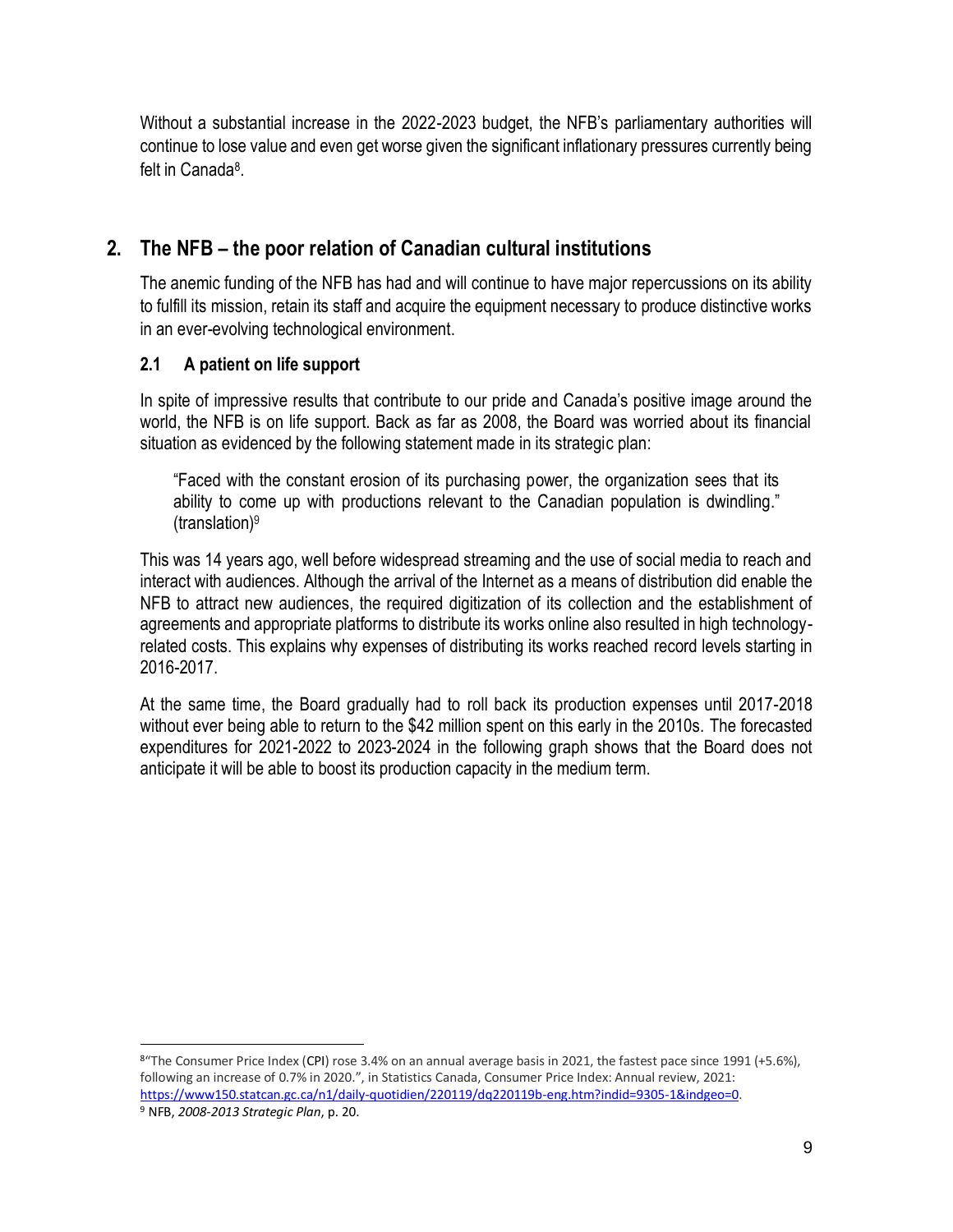

**GRAPH 4 – NFB expenditures for the production and distribution of its works**

Source: NFB, *Departmental Results Reports for* 2020-2021, 2017-2018, 2015-2016 and 2013-2014. Note: Data for 2021-2022 et seqq. are expenditure forecasts.

## <span id="page-9-0"></span>**2.2 Attrition and job precarity**

Although it has limited its expenditures, the NFB has continued to fulfill its mission successfully thanks to its devoted employees who, despite being overloaded, do take public service and cultural innovation to heart. It must be mentioned that since the 1990s, the Board has cut hundreds of positions through attrition and through successive restructurings. It now has fewer than 400 employees at present, the lowest number in the past 30 years, and is forecasting fewer employees for 2021-2022 and 2022-2023.

## **Graph 5 – NFB personnel from 1990 to date**



Source: *NFB Archives*(Departmental Performance Reports) et *Departmental Results Reports*since 2006. Note: Data for 2021-2022 and 2022-2023 are forecasts.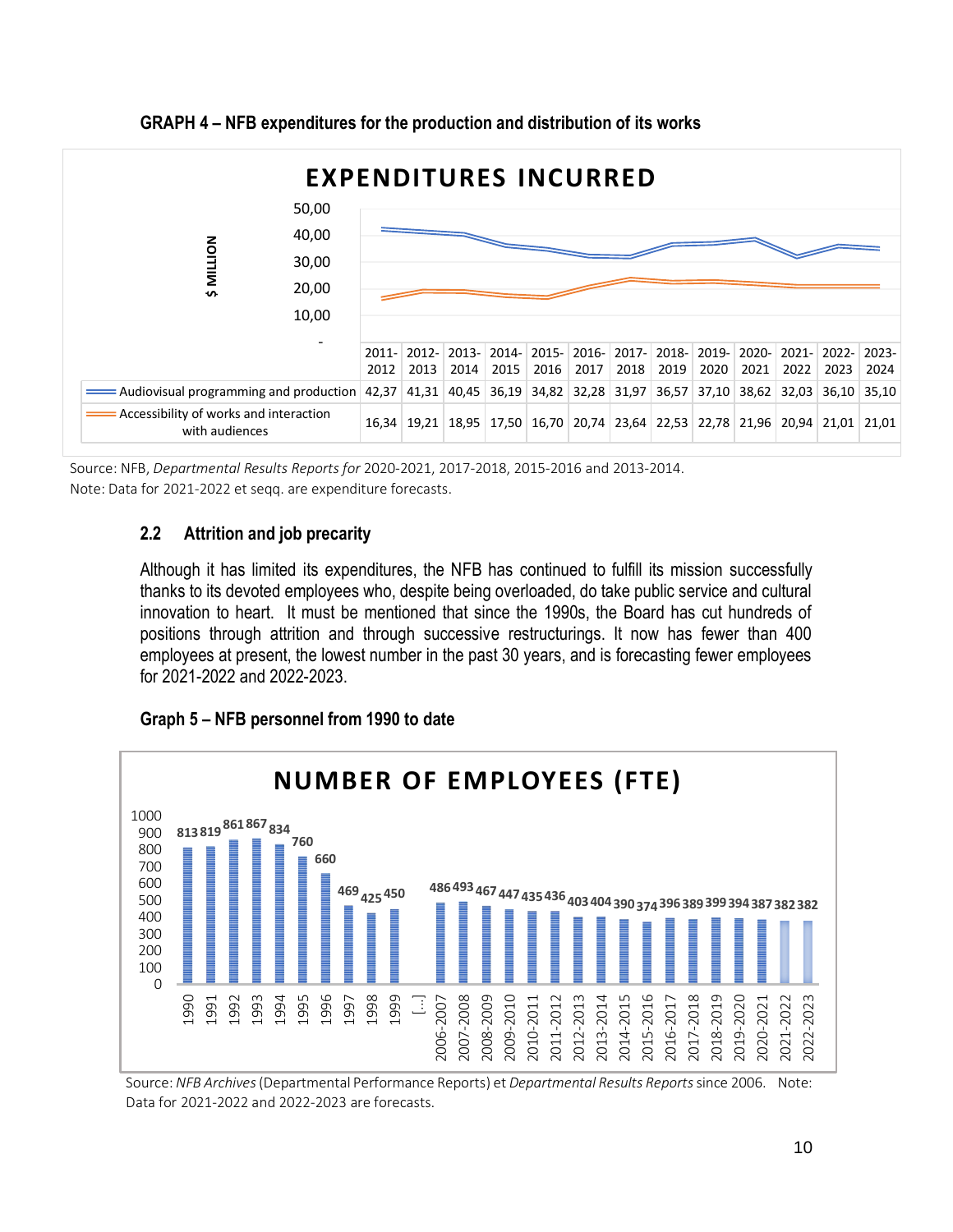Nonetheless, the number of original works the NFB has produced each year has only dipped slightly between 1995 (85 productions and co-productions<sup>10</sup>) and 2021 (84 original works<sup>11</sup>). These figures clearly illustrate what all NFB employees are well aware of – the staff cuts have certainly generated savings, but on the flip side, they have limited the organization's ability to produce, which has had a direct impact on employee health, as their working conditions are becoming increasingly more difficult.

Between 2017 and 2020, the NFB freelance producers have complained about the institution's disinvestment in programming and production<sup>12</sup>, which seems to have had a certain effect (see graph 4). However, it is clear that this upturn will not continue unless public funding is not demonstrably raised in the coming years to allow for the retention and ideally an increase in the number of staff devoted to the essential aspects of the NFB's mandate (production and distribution).

It is a fact that creators need the specialized work of the NFB's technical services staff to create these interactive works, documentaries or innovative and distinctive animation films. On the one hand, equipment on the cutting edge of technology used in creation becomes reality thanks to the research and development of the Board's personnel. On the other hand, the latter have the latest technical skills to obtain optimal results sought through collaboration with this world-renowned centre of excellence in audiovisual production<sup>13</sup>.

## <span id="page-10-0"></span>**2.3 Unkept election promises, the pandemic and the cultural recovery**

Among all of the cultural institutions answering to the federal government<sup>14</sup>, the NFB has received the least attention from the government since 2015. The NFB, though, is an integral part of Canada's cultural fabric, and its unique role deserves to be sustained, in keeping with the commitment the Liberal Party of Canada (LPC) made during the election campaign that returned it to office<sup>15</sup>.

While Société Radio-Canada, the Canada Council for the Arts and Telefilm Canada and the Canada Media Fund received substantial increases in their funding in the 2016-2017 federal government, the NFB had to settle for crumbs.

Though it is true the NFB is the smallest of the institutions appearing in Table 1, it is nonetheless a fact that the LPC did promise \$25 million more per year to the NFB and Telefilm Canada starting in 2016<sup>16</sup>. This created an assumption that the amount would be shared equally, but even if the NFB had only received a third of this amount, it would have ended up with more than what it ultimately received (excluding the funds advanced to cover the move).

<sup>12</sup> Jean Siag, *L'NFB réinvestira-t-il dans la création?,* La Presse+, 24 février 2020: https://plus.lapresse.ca/screens/0ae7d7e2-be10-4491-81fa-3685cbd3bdfd 7C 0.html.

<sup>10</sup> NFB, *1994-1995Annual report*, p. 12.

<sup>11</sup> NFB, *2020-2021Departmental Results Report*.

<sup>13</sup> NFB, *2020-2021 Departmental Results Report.*

<sup>14</sup> With the exception of museums, cultural spaces and national sites

<sup>15</sup> LPC, *A New Plan for a Strong Middle Class,* 2015, p. 63

<sup>16</sup> "...Increase funding for Telefilm Canada and the National Film Board, with a new investment totalling \$25 million each year...": LPC, *A New Plan for a Strong Middle Class,* 2015, p. 63.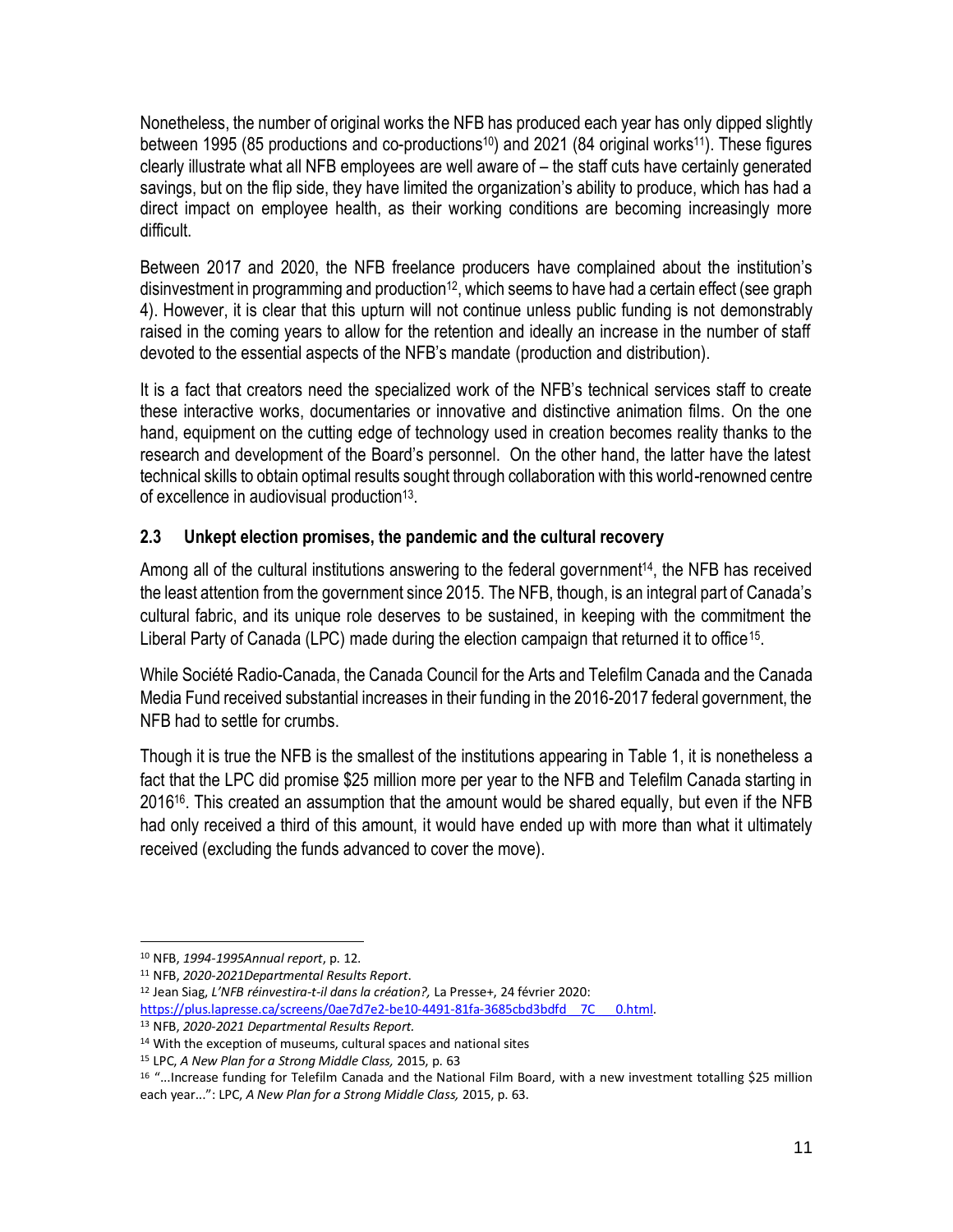| $($$ million $)$                               | 2016-<br>2017  | 2017-<br>2018 | 2018-<br>2019 | 2019-<br>2020 | $2020 -$<br>2021 | $2021 -$<br>2022 | 2022-<br>2023 | 2023-<br>2024 | <b>Total</b> |
|------------------------------------------------|----------------|---------------|---------------|---------------|------------------|------------------|---------------|---------------|--------------|
| NFB <sub>1,6</sub>                             | 1.5            | 3             | 3             | 3             | 3                | 5                |               |               | 18.5         |
| Telefilm<br>Canada $1,4$                       | $\overline{2}$ | 5             | 5             | 5             | 5                | 20               | 35            | 50            | 127          |
| SRC <sup>1,5</sup>                             | 75             | 150           | 150           | 150           | 150              | 21               | ۰             | ۰             | 675          |
| Canada<br>Council for the<br>Arts <sup>1</sup> | 40             | 75            | 110           | 145           | 180              |                  |               |               | 550          |
| CMF <sup>2</sup>                               | ۰              |               | 16.9          | 23.6          | 26.4             | 20               | 20            | 20            | 66.9         |
| Independent<br>producers <sup>3</sup>          |                |               |               |               | 50               | 100              |               |               | 150          |

### **TABLE 1 – Arts and audiovisuals: Budget and other investments by the Government of Canada**

Source : 1Canada, *Growing the Middle Class*, March 22, 2016, p. 211 for 2016-2017 to 2020-2021; 2Canada, *2020-2021 Expenditure Budget*, p. II-164 and 2021-2022, p. II-159 (for 2018-2019 and 2019-2020) and the CMF, *2020-2021 Annual Report*, p.188; <sup>3</sup> Shortterm compensation fund to reduce the final risks due to production interruptions caused by COVID-19 : Canada, *Budget 2021 – A Recovery Plan for Jobs, Growth and Resilience,* p. 232 and 233; <sup>4</sup>Canada, Budget 2021, p. 233; 5Operational support related to COVID-19, in : Canada, *Budget 2021*, p. 235; 6Support to deal with immediate financial pressures, in : Canada, *Budget 2021*, p. 258.

For the current fiscal year (2021-2022), the government did allocate funding to deal with the impacts of COVID-19, among other things. The NFB received an additional \$5 million due to immediate financial pressures and to ensure that it could fulfill its mission<sup>17</sup>; this was welcome, but did not compare in any way to what was paid to Telefilm Canada, SRC, the Canada Media Fund (CMF) or the Independent Production Compensation Fund<sup>18</sup>. However, since COVID-19 has had an inordinate impact on the arts and culture sector, a more significant reinvestment in the NFB would have been used to support a greater number of creators.

Given that the value of parliamentary authorities paid to the NFB from year to year has been dropping and that the institution has expenditures of more than \$70 million for the current year<sup>19</sup> , **it is feared that additional cuts will be made to personnel if public funding is limited to the \$65.6 million provided for in the 2022-2023 Expenditure Budget<sup>20</sup> .** 

**CUPE believes that raising this budget by \$10 million per year for at least five years – along with cost-of-living indexation – would enable the NFB to not only keep its head above water but pursue its mission, while contributing to the recovery of the cultural sector, which was hard hit by the pandemic.**

**In the same connection, we also ask that the government absorb the \$1.2 million that the NFB must take out of its insufficient parliamentary authorities each year to reimburse the government for its head office move.**

<sup>17</sup> Canada, *Budget 2021 – A Recovery Plan for Jobs, Growth and Resilience*, p. 258.

<sup>18</sup> *Ibidem*, p. 232 à 235.

<sup>19</sup> Canada, 2022-2023 Expenditure Budget, p. II-176.

<sup>20</sup> *Ibidem*, p. I-10.